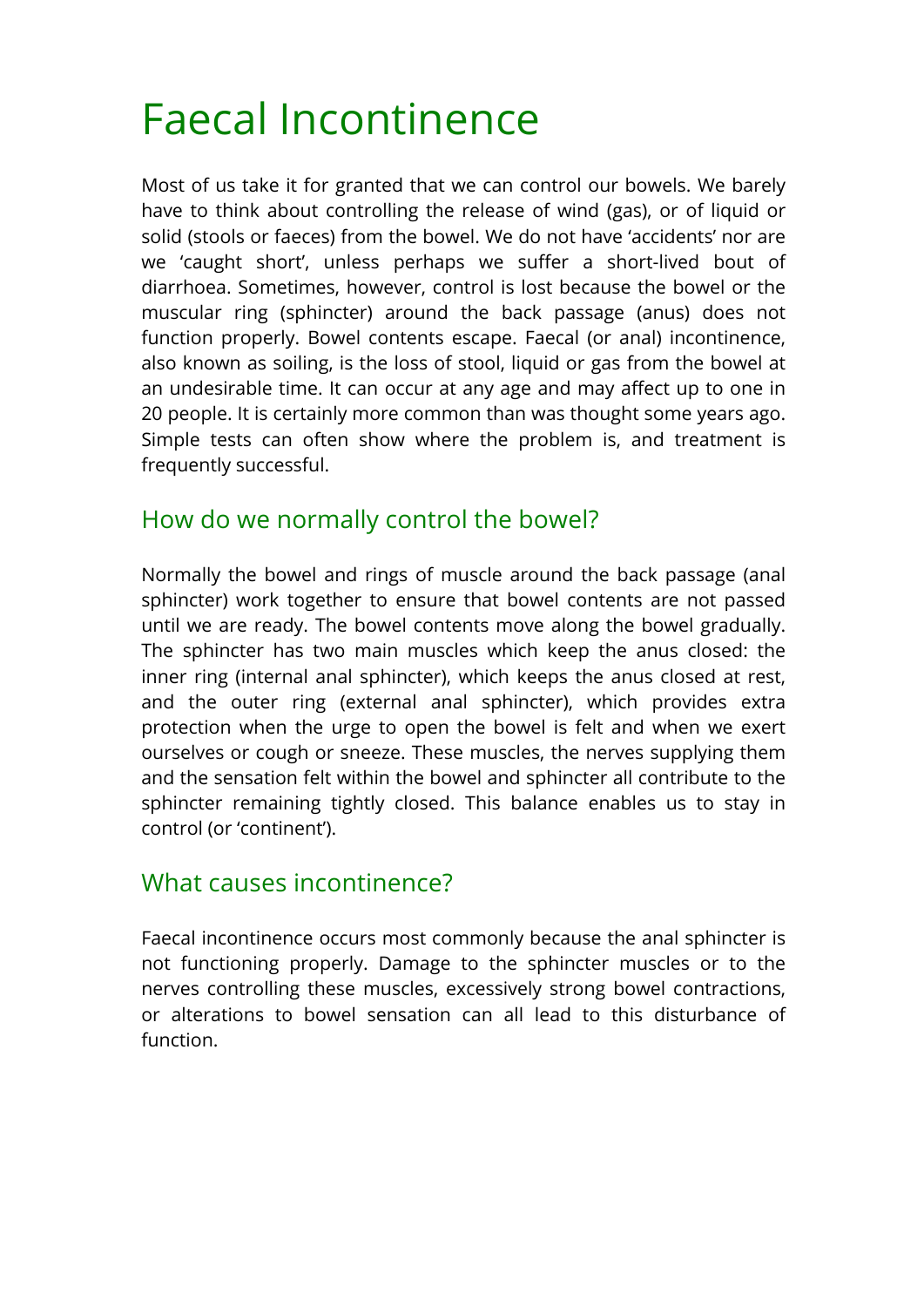### Who suffers from faecal incontinence?

Males and females of any age may be incontinent, for example:

- Children and teenagers if they are born with an abnormal sphincter or if they have persistent constipation
- Mothers, following childbirth due usually to a tear (hidden or obvious) in
- the sphincter muscles
- People of any age who experience an injury or infection of the sphincter: they may be affected immediately or later in life
- People suffering from inflammatory bowel disease (colitis) or irritable bowel syndrome (alternating diarrhoea and constipation together with abdominal pain) – because the bowel is very overactive and squeezes strongly
- Older people because of constipation and overflow from the bowel, or due to failing ability to get to the toilet, or due to sphincter damage persisting from a younger age.
- People suffering from disorders such as multiple sclerosis, and strokes – resulting in damage to the nerves supplying the sphincter

## What tests may be needed?

Tests of sphincter function are relatively simple, do not require preparation, are quick to perform and are usually pain-free. The strength of the muscles, sensation and nerve function, for example, can all be tested using simple pressure-measuring devices. An ultrasound scan can provide a clear picture of both the sphincter muscle rings, showing if one or both is damaged. This test is not uncomfortable, takes only five minutes, and involves no radiation. These tests are usually performed in units with a special interest in continence.

#### What is the treatment?

Simple Self Help Measures

• Changes to diet and bowel habit can be helpful for many people. It is worth experimenting with your diet to see if certain foods worsen the situation. In particular, an excessive high fibre diet (too much bran, cereal, fruit etc), too much caffeine or alcohol and a lot of artificial sweeteners can worsen faecal incontinence.